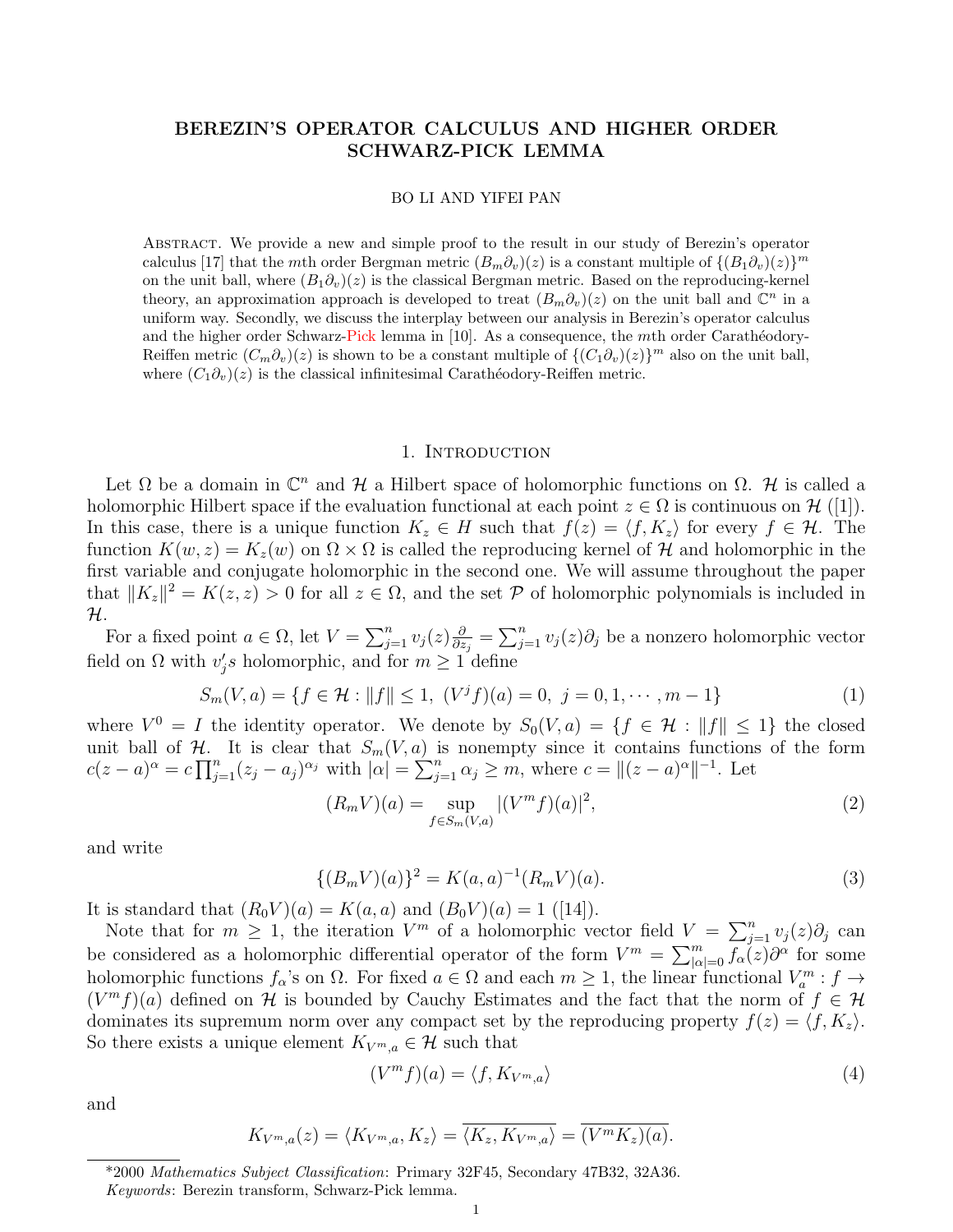#### 2 BO LI AND YIFEI PAN

For fixed vector field V, we write  $e_{a,j}(z) = K_{V^j, a}(z)$  for  $j = 0, 1, \dots, m$ . In turn, (1) and (2) can be rewritten as

$$
S_m(V, a) = \{ f \in S_0(V, a) : \langle f, e_{a,j} \rangle = 0, j = 0, 1, \cdots, m - 1 \}
$$

and

$$
(R_m V)(a) = \sup_{f \in S_m(V,a)} |\langle f, e_{a,m} \rangle|^2. \tag{5}
$$

Let  $\mathcal{H}_{a,m}$  be the closed subspace spanned by  $\{e_{a,j}\}_{j=0}^{m-1}$  and  $P_{\mathcal{H}_{a,m}^{\perp}}$  be the orthogonal projection onto  $\mathcal{H}_{a,m}^{\perp}$ , the orthogonal complement space of  $\mathcal{H}_{a,m}$  in  $\mathcal{H}$ . Then  $(R_m V)(a)$  is exactly the square of the operator norm of the linear functional  $V_a^m$  restricted to  $\mathscr{H}_{a,m}^{\perp}$  by (2), and

$$
(R_m V)(a) = ||P_{\mathcal{H}_{a,m}^{\perp}} e_{a,m}||^2
$$
\n(6)

by (5) in the point of view of Hilbert space geometry. We remark that it is convenient to view  $B_m$ in (3) as a mapping that associates a holomorphic vector field with a function on  $\Omega$ .

Now suppose that  $\mathcal{H}_1$  on  $\Omega_1$  and  $\mathcal{H}_2$  on  $\Omega_2$  are two holomorphic Hilbert spaces normed by  $||f||_{\mathcal{H}_1}^2 = \int_{\Omega_1} |f(z)|^2 d\mu_1(z)$  and  $||g||_{\mathcal{H}_2}^2 = \int_{\Omega_2} |g(w)|^2 d\mu_2(w)$ , where  $d\mu_1$  and  $d\mu_2$  are positive Borel measures on  $\Omega_1$  and  $\Omega_2$  respectively. Let  $\psi$  be a biholomorphic mapping of  $\Omega_1$  onto  $\Omega_2$  and assume that there is a nonvanishing holomorphic function  $j_{\psi}$  on  $\Omega_1$  such that

$$
\mu_2(\psi(N)) = \int_N |j_\psi(z)|^2 d\mu_1(z) \tag{7}
$$

for each Borel subset N of  $\Omega_1$ . Then the change of variable formula (7) implies that the operator

$$
(U_{\psi}f)(z) = (f \circ \psi)(z)j_{\psi}(z) \tag{8}
$$

is an isometry of  $\mathcal{H}_2$  onto  $\mathcal{H}_1$ , which in turn gives rise to

$$
K^{(\Omega_1)}(z,w) = K^{(\Omega_2)}(\psi(z), \psi(w))j_{\psi}(z)\overline{j_{\psi}(w)}.
$$
\n(9)

Consequently, using the unitary operator  $U_{\psi}$  in (8) and the identity (9), as in the proof of Proposition 3.1 in [17], it is easy to show that for such  $\psi$ ,  $B_m$  enjoys the transformation property as follows:

$$
(B_m V)^{(\Omega_1)}(z) = (B_m \psi_*(V))^{(\Omega_2)}(\psi(z)),\tag{10}
$$

where  $\psi_*(V)$  is the push-forward of the vector field V under  $\psi$ .

In particular, we specialize the vector field V to be the constant vector field  $\partial_v = \sum_{j=1}^n v_j \partial_j$ with  $v = (v_1, \dots, v_n) \in \mathbb{C}^n \setminus \{0\}$ . In this case, we write  $e_j(\cdot) = e_{a,j}(\cdot) = K_{\partial_v^j, a}(\cdot) = (\bar{\partial}_v^j K)(\cdot, a) =$  $(\bar{\partial}_{v}^{j}K_{a})(\cdot)$  if no confusion arises. Then the set  $\{e_{j}\}_{j=0}^{m}$  is linearly independent in H since the set of holomorphic polynomials  $P \subset \mathcal{H}$  by our assumption. An application of the Gram-Schmidt orthogonalization process gives an orthonormal basis  $\{\varphi_i\}_{i=0}^m$  for  $\mathcal{H}_{a,m+1}$ , where ([4])

$$
\varphi_0 = J_0^{-\frac{1}{2}} e_0,
$$
\n
$$
\varphi_i = \left\{ J_{i-1} J_i \right\}^{-\frac{1}{2}} \begin{vmatrix} \langle e_0, e_0 \rangle & \cdots & \langle e_0, e_{i-1} \rangle & e_0 \\ \vdots & \ddots & \vdots & \vdots \\ \langle e_i, e_0 \rangle & \cdots & \langle e_i, e_{i-1} \rangle & e_i \end{vmatrix}
$$

for  $i = 1, \ldots, m$ , and

$$
J_i = J_i(\partial_v, a) = \begin{vmatrix} \langle e_0, e_0 \rangle & \cdots & \langle e_0, e_i \rangle \\ \vdots & \ddots & \vdots \\ \langle e_i, e_0 \rangle & \cdots & \langle e_i, e_i \rangle \end{vmatrix}
$$

is the determinant of the Gram-matrix of the system  $\{e_j\}_{j=0}^i$  for  $i=0,1,\ldots,m$ .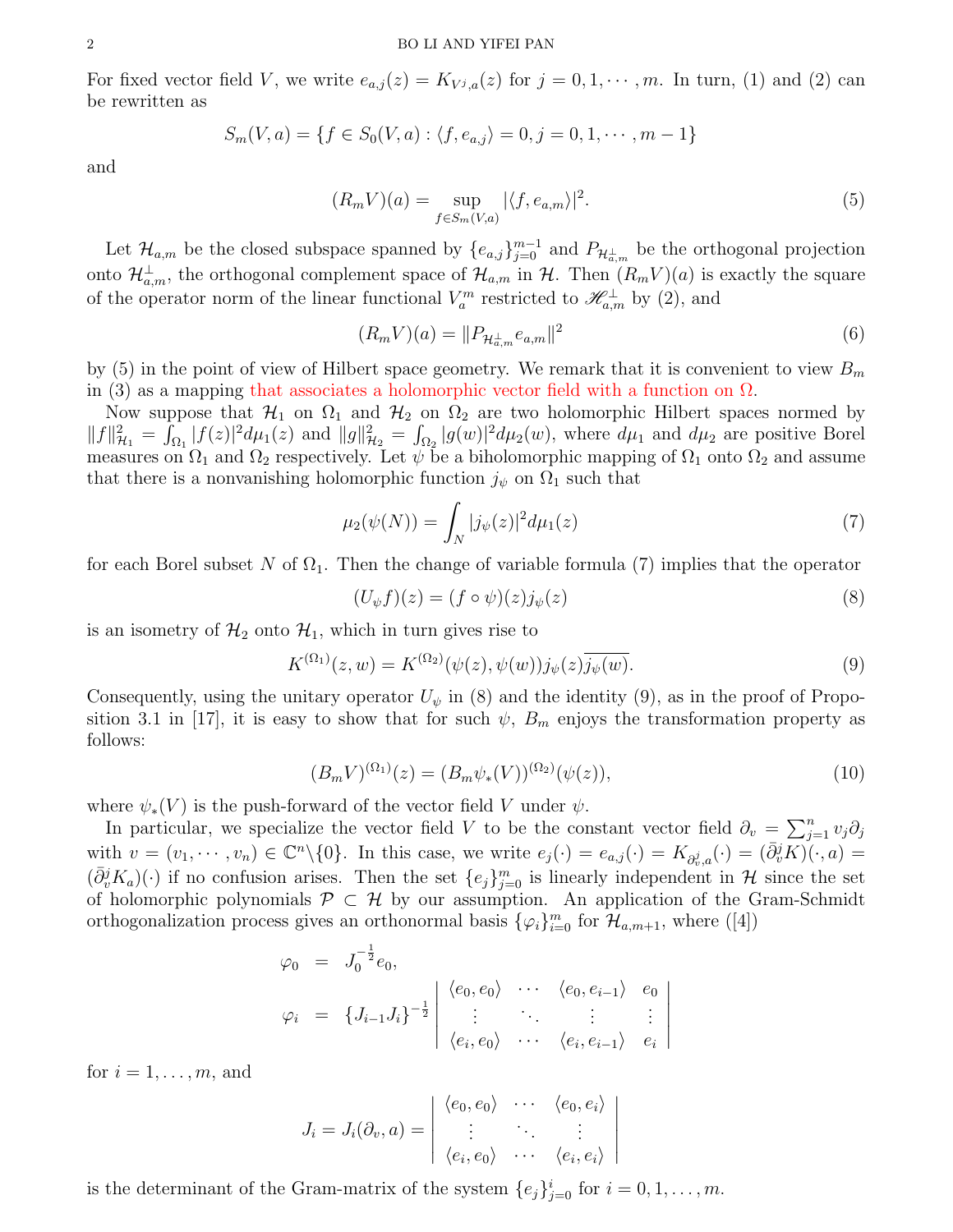Note that  $J_i > 0$  due to the linear independence of  $\{e_j\}_{j=0}^i$  (see [4]) for  $i = 0, 1, \ldots, m$ , and  $(B_m\partial_v)(a)$  can be expressed in a closed form in terms of the kernel function, i.e. ([4])

$$
(R_m \partial_v)(a) = J_{m-1}^{-1} J_m, \quad \{(B_m \partial_v)(a)\}^2 = \{J_0 J_{m-1}\}^{-1} J_m, \quad m \ge 1.
$$
 (11)

As remarked in [17],  $(B_m \partial_v)(a)$  is homogeneous in v of degree m, and is NOT, strictly speaking, an infinitesimal metric as  $m > 1$ . Care must be taken in considering "transformation laws" (10) for  $(B_m\partial_v)(a)$  for  $m>1$ . We also remark that for fixed domain  $\Omega$ , the quantity  $(B_m\partial_v)(a)$  relies on the specific Hilbert space strcture of H on  $\Omega$ . The notation  $(B_m\partial_v)(a)$  will be abused without indicating the holomorphic Hilbert space  $\mathcal H$  which is to be clear from the context.

The prototypes of the spaces H are the Bergman spaces  $A^2(\Omega, dv)$  of all holomorphic functions in  $L^2(\Omega, dv)$  on a bounded domain  $\Omega \subset \mathbb{C}^n$  with the normalized volume measure  $dv(z) =$  $V(\Omega)^{-1}dV(z)$  where dV is the Lebesgue measure and  $V(\Omega)$  is the volume of  $\Omega$  with respect to  $dV$ , or the Segal-Bargmann space  $H^2(\mathbb{C}^n, d\mu)$  of all entire functions in  $L^2(\mathbb{C}^n, d\mu)$  for the Gaussian measure

$$
d\mu(z) = (2\pi)^{-n} e^{-\frac{|z|^2}{2}} dV(z).
$$

For  $\mathcal{H} = A^2(\Omega, dv)$ , the reproducing kernel  $K(z, w)$  is then just the original kernel function of Bergman [4], and  $(B_m\partial_v)(a)$  is exactly the mth order Bergman metric as introduced by Burbea in [5]. In particular,  $(B_1\partial_v)(a)$  is the classical Bergman metric. For  $\mathcal{H} = H^2(\mathbb{C}^n, d\mu)$ , the kernel function  $K(z, w) = e^{\frac{\langle z, w \rangle}{2}}$  and  $(B_1 \partial_v)(a)$  coincides (up to a constant factor) with the Euclidean metric. As a Hermitian metric, the classical Bergman metric can also be defined as

$$
B_1(a,v) = (B_1\partial_v)(a) = \left\{ \sum_{j,k=1}^n \frac{\partial^2}{\partial z_j \partial \bar{z}_k} \log K(a,a)v_j \bar{v}_k \right\}^{\frac{1}{2}}
$$
(12)

for  $v \in T_z(\Omega) \cong \mathbb{C}^n$  the tangent space at  $z \in \Omega$  ([13]).

The motivation for us to study the mapping  $B_m$  originates from the recent intensive research on Berezin's operator calculus ([6], [7], [8], [11], [12], [16]). The Berezin transform, introduced by F. A. Berezin in his quantization program ([2], [3]), provides a general symbol calculus for linear operators on any holomorphic Hilbert space. More specifically, for  $\mathcal H$  a holomorphic Hilbert space on  $\Omega$  and  $X \in Op(H)$  the algebra of bounded linear operators on  $H$ , the Berezin transform (or symbol) of  $X$  is given by

$$
\tilde{X}(z) = \langle Xk_z, k_z \rangle = tr(XA(z)),\tag{13}
$$

where  $k_z(\cdot) = K(\cdot, z)K(z, z)^{-\frac{1}{2}}$  is the normalized kernel function at z, and

$$
A(z) = k_z \otimes k_z = \langle \cdot, k_z \rangle k_z \tag{14}
$$

is the projection onto the span of  $k_z$ . It is well-known that  $\widetilde{X}$  is real analytic with  $\|\widetilde{X}\|_{\infty} \leq \|X\|$ , and X is uniquely determined by  $\tilde{X}$ .

The study on the interaction between the mth order Bergman metric and Berezin's operator calculus was initiated in [17] most recently, where the relationship between  $(B_m\partial_v)(a)$  and  $(B_1\partial_v)(a)$ has also been investigated. In particular, it was shown there that for  $\mathcal{H} = A^2(\mathbb{B}^n, dv)$  on the open unit ball,

$$
(B_m \partial_v)(a) = \left\{ \frac{m!(m+n)!}{n!(n+1)^m} \right\}^{\frac{1}{2}} \{ (B_1 \partial_v)(a) \}^m.
$$
 (15)

In the same paper, it was also proved separately that an identity similar to (15) holds with different constant factor on  $\mathbb{C}^n$  for  $\mathcal{H} = H^2(\mathbb{C}^n, d\mu)$  (see Theorem 3.14 and Theorem 3.18 of [17]).

In view of the simple intuition that  $\mathbb{C}^n$  could be considered as a ball with infinite radius, and the fact that  $(B_m \partial_v)(a)$  is "intrinsic" interpreted as in (10), it would be of interest to find an approach that could deal with both cases uniformly in this Bergman-type spaces setting. It turns out that this goal can be achieved by approximating the scaled Segal-Bargmann space  $H^2(\mathbb{C}^n, d\mu_p)$  by a class of holomorphic Hilbert spaces in an appropriate way, where  $d\mu_p(z) = \frac{p^n}{\pi^n} e^{-p|z|^2} dV(z)$ . This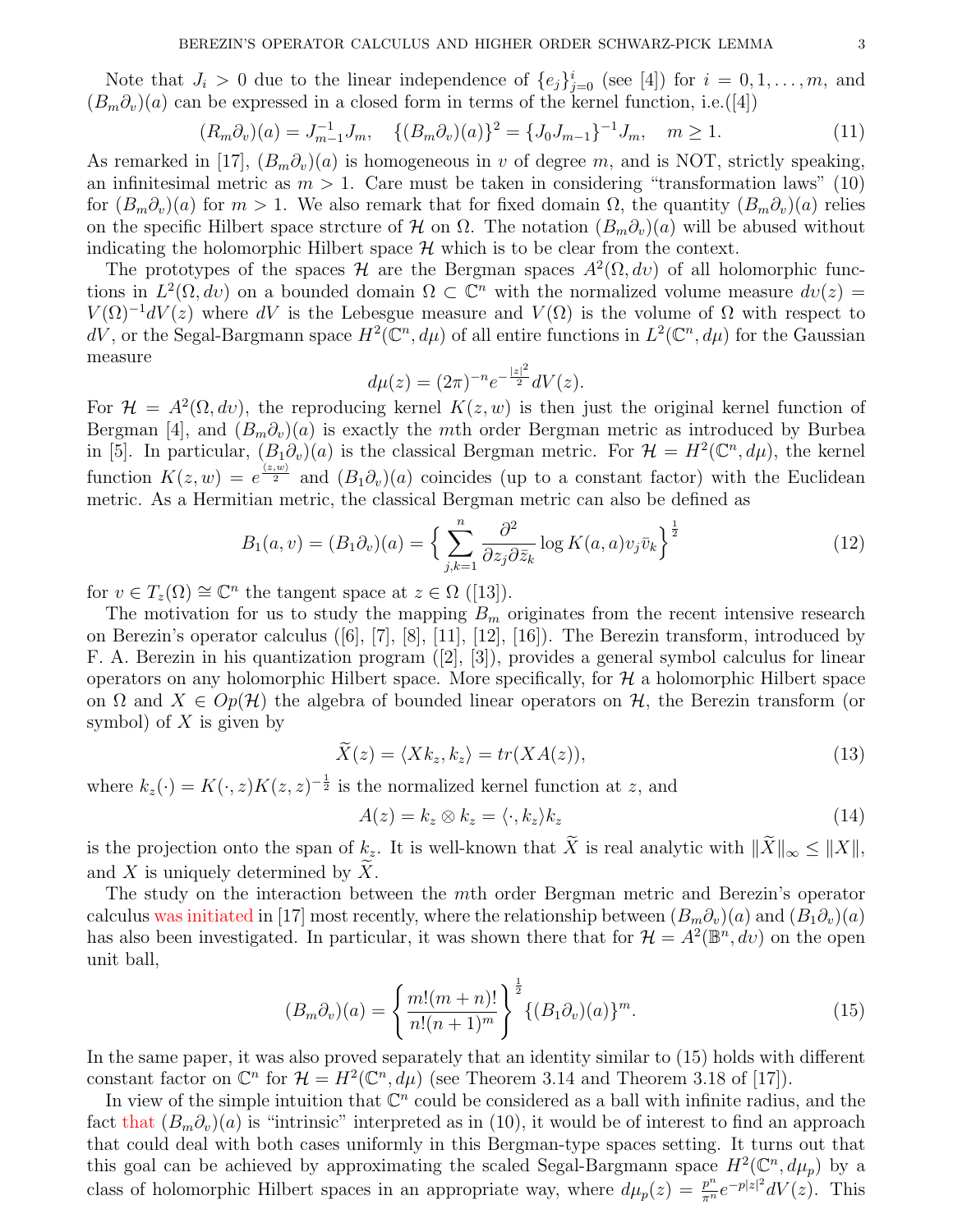#### 4 BO LI AND YIFEI PAN

uniform treatment will be developed in Section 2 and Section 3, while a different proof of (15) will be provided in the setting of  $\mathcal{H} = A^2(\mathbb{B}^n, dv_\alpha)$  the weighted Bergman space in Section 2.

Motivated by the definition of mth order Bergman metric, we introduce another mapping  $D_m$ from the space of holomorphic vector fields to the set of functions on  $\Omega$  in Section 5, and provide an estimates for  $(D_m\partial_v)(z)$  on the unit ball using our analysis of Berezin's operator calculus. It turns out that this estimate coincides with the other one which is a direct consequence of the higher order Schwarz-Pick lemma in [10] except a different constant factor. In our argument, we need an iteration formula in [17] which will be refined by determining all coefficients completely in Section 4.

In Section 6, using the refined formula in Section 4 and the higher order Schwarz-Pick lemma in [10], we are able to show that on the unit ball  $\mathbb{B}^n$ ,

$$
(C_m \partial_v)(z) = m! \{ (C_1 \partial_v)(z) \}^m,
$$

where  $(C_m\partial_v)(z)$  is the mth order Carathéodory-Reiffen metric ([5]), and  $(C_1\partial_v)(z)$  is the classical infinitesimal Carathéodory-Reiffen metric.

We conclude by pointing out that by using the refined formula in Section 4 and some result in Section 6, our estimate for  $(D_m\partial_v)(z)$  in Section 5 can be improved to be the same as the other one directly from the higher order Schwarz-Pick lemma. This perfect coincidence discloses some intimate relation between our analysis in Berezin's operator calculus and the higher order Schwarz-Pick lemma.

# 2. A new proof

In this section, we extend (15) to the setting of weighted Bergman space  $A^2(\mathbb{B}^n, dv_\alpha)$  by a different proof, which provides the foundation for our method of approximation in Section 3.

For  $\alpha > -1$ , let  $dv_{\alpha}(z) = c_{\alpha} (1-|z|^2)^{\alpha} dv(z)$  be the probability measure on  $\mathbb{B}^n$  where  $c_{\alpha} =$  $\frac{\Gamma(n+\alpha+1)}{n!\Gamma(\alpha+1)}$ . For  $\mathcal{H} = A^2(dv_\alpha) = A^2(\mathbb{B}^n, dv_\alpha)$  the weighted Bergman space on the unit ball  $\mathbb{B}^n$ , the reproducing kernel is given by ([19])

$$
K^{\alpha}(z, w) = \frac{1}{(1 - \langle z, w \rangle)^{n+1+\alpha}} = K(z, w)^{\frac{n+1+\alpha}{n+1}},
$$
\n(16)

where  $K(z, w)$  is the kernel function of the standard Bergman space  $A^2(\mathbb{B}^n, dv)$  as  $\alpha = 0$ . It is easy to check that the Bergman metric (12) induced by  $K^{\alpha}(z, w)$  on  $\mathbb{B}^{n}$  is

$$
\{(B_1\partial_v)(a)\}^2 = \frac{(n+1+\alpha)\{(1-|a|^2)|v|^2+|\langle a,v\rangle|^2\}}{(1-|a|^2)^2}
$$
\n(17)

by (16) and Proposition 1.4.22 in [15].

It is standard that for each a in  $\mathbb{B}^n$ , there is a  $\psi_a \in \text{Aut}(\mathbb{B}^n)$ , the group of all biholomorphic self-mapping on  $\mathbb{B}^n$ , with the properties  $\psi_a(a) = 0$  and  $\psi_a \circ \psi_a = I$ , the identity map. More precisely,

$$
\psi_a(z) = \frac{a - P_a z - \sqrt{1 - |a|^2} Q_a z}{1 - \langle z, a \rangle} \tag{18}
$$

where  $P_0 = 0, P_a = \frac{1}{|a|}$  $\frac{1}{|a|^2}a\otimes a$  for  $a\neq 0$ , and  $Q_a = I - P_a$  ([18]).

**Lemma 2.1.** For  $a, z \in \mathbb{B}^n$ ,  $v \in \mathbb{C}^n$  and  $\psi_a \in \text{Aut}(\mathbb{B}^n)$ ,

$$
\langle z, v \rangle (1 - \langle \psi_a(z), a \rangle) = \langle a, v \rangle - \langle \psi_a(z), \lambda \rangle,
$$
  
where  $\lambda = \sqrt{1 - |a|^2}v + \frac{\langle v, a \rangle}{1 + \sqrt{1 - |a|^2}} a$  with  $|\lambda|^2 = (1 - |a|^2)|v|^2 + |\langle a, v \rangle|^2$ .

*Proof.* Without loss of generality, suppose that  $a \neq 0$ . By the involutive property of  $\psi_a$ , it suffices to show that

$$
\langle \psi_a(z), v \rangle (1 - \langle z, a \rangle) = \langle a, v \rangle - \langle z, \lambda \rangle.
$$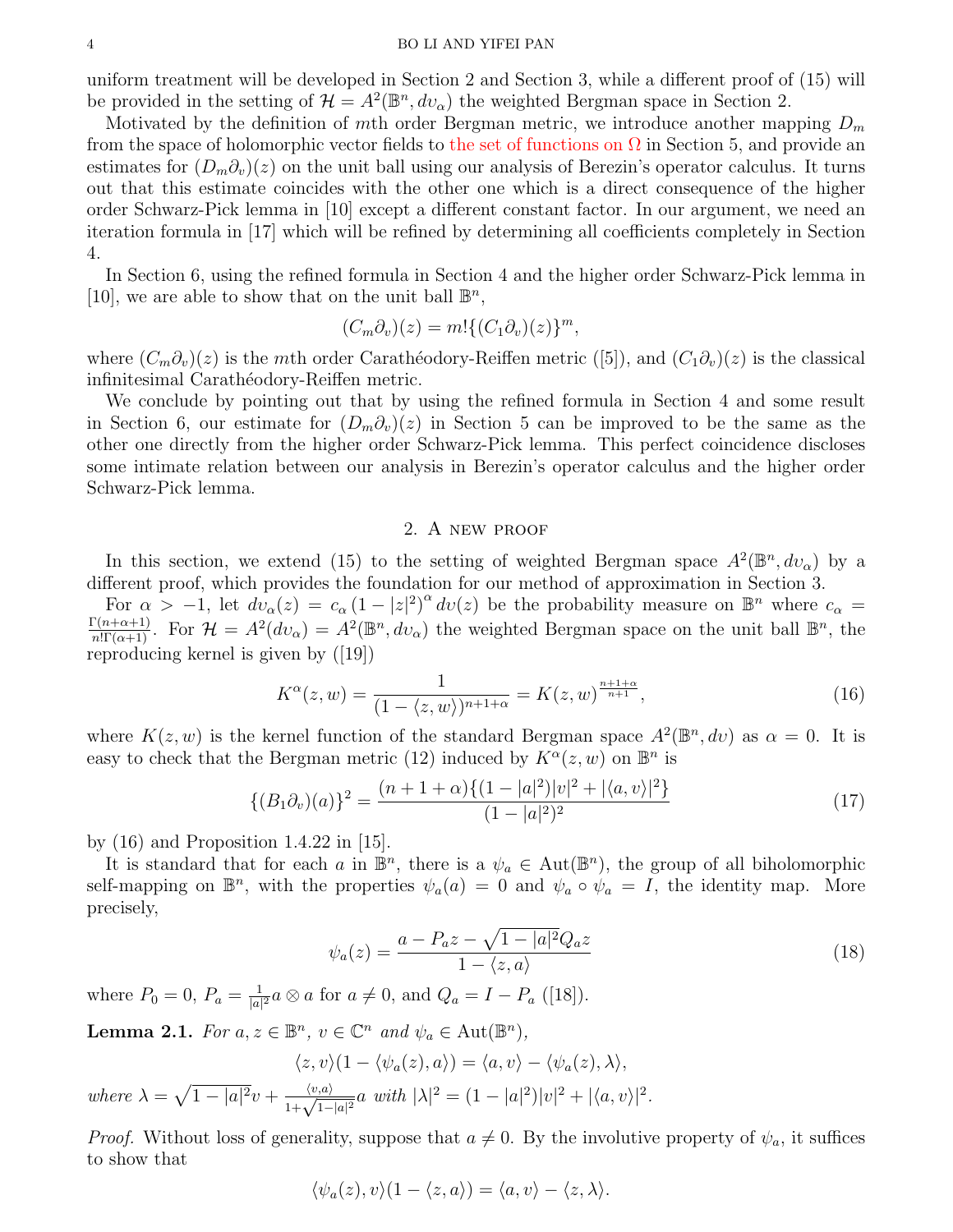By (18),

$$
\langle \psi_a(z), v \rangle (1 - \langle z, a \rangle) = \langle a - P_a z - \sqrt{1 - |a|^2} Q_a z, v \rangle
$$
  
\n
$$
= \langle a, v \rangle - \frac{1}{|a|^2} \langle z, a \rangle \langle a, v \rangle - \sqrt{1 - |a|^2} \langle z, v \rangle + \frac{\sqrt{1 - |a|^2}}{|a|^2} \langle z, a \rangle \langle a, v \rangle
$$
  
\n
$$
= \langle a, v \rangle - \langle z, \sqrt{1 - |a|^2} v \rangle - \frac{1}{1 + \sqrt{1 - |a|^2}} \langle z, a \rangle \langle a, v \rangle
$$
  
\n
$$
= \langle a, v \rangle - \langle z, \sqrt{1 - |a|^2} v + \frac{\langle v, a \rangle}{1 + \sqrt{1 - |a|^2}} a \rangle.
$$

Let  $\lambda = \sqrt{1 - |a|^2}v + \frac{\langle v, a \rangle}{1 + \sqrt{1 - |a|^2}} a$ , and a direct calculation shows that  $|\lambda|^2 = (1 - |a|^2)|v|^2 + |\langle a, v \rangle|^2$ , which finishes the proof.  $\Box$ 

In the setting of weighted Bergman space  $A^2(dv_\alpha)$ , the key point of our new method is to express the basis  $\{e_j = \overline{\partial}_v^j K_a^{\alpha}(\cdot)\}_{j=0}^m$  of  $\mathcal{H}_{a,m+1}$  in terms of a set of orthogonal elements.

# Proposition 2.2. For  $j \geq 0$ ,

$$
\bar{\partial}^j_v K^\alpha_a(w) = \frac{\Gamma(j+n+1+\alpha)}{\Gamma(n+1+\alpha)} (1-|a|^2)^{-(\frac{n+1+\alpha}{2}+j)} \sum_{\beta=0}^j \binom{j}{\beta} (-1)^{\beta} \langle a, v \rangle^{j-\beta} \langle \psi_a(w), \lambda \rangle^{\beta} k^\alpha_a(w),
$$

where  $\lambda = \sqrt{1 - |a|^2}v + \frac{\langle v, a \rangle}{1 + \sqrt{1 - |a|^2}} a$  with  $|\lambda|^2 = (1 - |a|^2)|v|^2 + |\langle a, v \rangle|^2$ , and the set  $\{\langle \psi_a(w), \lambda \rangle^{\beta} k_a^{\alpha}(w)\}_{\beta=1}^{\beta=1}$  $\beta = 0$ consists of orthogonal elements in  $A^2(dv_\alpha)$ .

*Proof.* For  $v \in \mathbb{C}^n \setminus \{0\}$ , we write  $\bar{\partial}_v^j K^{\alpha}(w, u)|_{u=a} = \bar{\partial}_v^j K^{\alpha}(w)$ . By (16), it is easy to see that

$$
\bar{\partial}_v^j K_a^{\alpha}(w) = \frac{\Gamma(j+n+1+\alpha)}{\Gamma(n+1+\alpha)} \langle w, v \rangle^j (1-\langle w, a \rangle)^{-(j+n+1+\alpha)}.
$$

Since the normalized kernel function  $k_a^{\alpha}$  at a is

$$
k_a^{\alpha}(w) = \frac{K^{\alpha}(w, a)}{K^{\alpha}(a, a)^{\frac{1}{2}}} = \frac{(1 - |a|^2)^{\frac{n+1+\alpha}{2}}}{(1 - \langle w, a \rangle)^{n+1+\alpha}}
$$

and ([18])

$$
1 - \langle \psi_a(w), a \rangle = \frac{1 - |a|^2}{1 - \langle w, a \rangle},
$$

it follows that

$$
\langle w, v \rangle^{j} (1 - \langle w, a \rangle)^{-(j+n+1+\alpha)} = (1 - |a|^2)^{-(\frac{n+1+\alpha}{2} + j)} k_a^{\alpha}(w) \left\{ \langle w, v \rangle (1 - \langle \psi_a(w), a \rangle) \right\}^{j}
$$
  
= 
$$
(1 - |a|^2)^{-(\frac{n+1+\alpha}{2} + j)} k_a^{\alpha}(w) \left\{ \langle a, v \rangle - \langle \psi_a(w), \lambda \rangle \right\}^{j},
$$

where the last equality follows from Lemma 2.1. Therefore,

$$
\bar{\partial}_{v}^{j} K_{a}^{\alpha}(w) = \frac{\Gamma(j+n+1+\alpha)}{\Gamma(n+1+\alpha)} (1-|a|^{2})^{-(\frac{n+1+\alpha}{2}+j)} k_{a}^{\alpha}(w) [\langle a, v \rangle - \langle \psi_{a}(w), \lambda \rangle]^{j}
$$
  

$$
= \frac{\Gamma(j+n+1+\alpha)}{\Gamma(n+1+\alpha)} (1-|a|^{2})^{-(\frac{n+1+\alpha}{2}+j)} \sum_{\beta=0}^{j} {j \choose \beta} (-1)^{\beta} \langle a, v \rangle^{j-\beta} \langle \psi_{a}(w), \lambda \rangle^{\beta} k_{a}^{\alpha}(w).
$$

Next we need to show the orthogonality of elements in the set  $\{\langle \psi_a(w), \lambda \rangle^{\beta} k_a^{\alpha}(w)\}_{\beta=0}^j$ . For this purpose, we consider the operator  $U_a$  associated with  $\psi_a$  on  $A^2(dv_\alpha)$ , defined by

$$
(U_a f)(w) = (f \circ \psi_a)(w) k_a^{\alpha}(w).
$$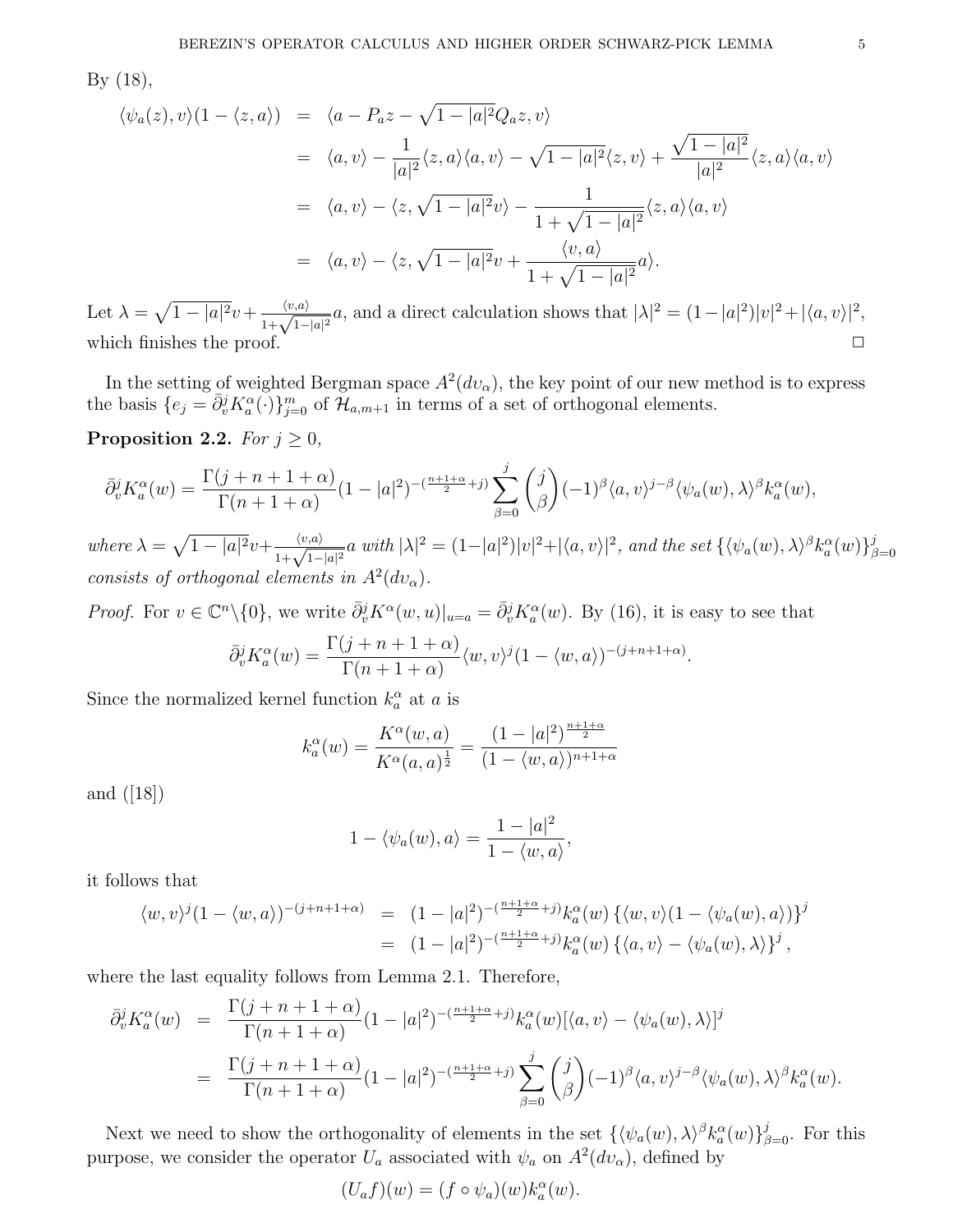Then it is easy to see that  $U_a$  is unitary on  $A^2(dv_\alpha)$  by Proposition 1.13 in [19]. Since  $\{(\langle w, \lambda \rangle^\beta\}_{\beta=0}^j$ is an orthogonal set in  $A^2(dv_\alpha)$  by (1.21) in [19], and

$$
U_a\{\langle w,\lambda\rangle^{\beta}\}=\langle\psi_a(w),\lambda\rangle^{\beta}k_a^{\alpha}(w),
$$

our assertion follows easily and the proof is completed.  $\Box$ 

The next result gives the estimate for the greatest possible rate of growth of higher order directional derivatives of Bergman space functions on the unit ball.

**Corollary 2.3.** For  $f \in A^2(dv_\alpha)$  and  $m \geq 0$ ,

$$
\max_{\|f\| \le 1} |(\partial_v^m f)(a)|^2 = \frac{[\Gamma(m+n+1+\alpha)]^2}{\Gamma(n+1+\alpha)(n+1+\alpha)^m} K^{\alpha}(a, a) \{ (B_1 \partial_v)(a) \}^{2m}
$$

$$
\times \sum_{\beta=0}^m \frac{(m!)^2}{\beta![(m-\beta)!]^2 \Gamma(\beta+n+1+\alpha)} \left\{ \frac{|\langle a, v \rangle|^2}{|\lambda|^2} \right\}^{m-\beta}.
$$

In particular, for  $\alpha = 0$ ,

$$
\max_{\|f\| \le 1} |(\partial_v^m f)(a)|^2 = \frac{(m+n)!m!}{n!(n+1)^m} K(a,a) \{ (B_1 \partial_v)(a) \}^{2m} \sum_{\beta=0}^m {m \choose \beta} {m+n \choose \beta+n} \left\{ \frac{|\langle a,v \rangle|^2}{|\lambda|^2} \right\}^{m-\beta}
$$
  

$$
\le \frac{[(m+n)!]^2 m!}{(n!)^2 (n+1)^m} K(a,a) \{ (B_1 \partial_v)(a) \}^{2m} \left\{ 1 + \frac{|\langle a,v \rangle|^2}{|\lambda|^2} \right\}^m.
$$
 (19)

*Proof.* By (4) with  $V = \partial_v$  and Proposition 2.2, we know that

$$
\max_{\|f\| \le 1} |(\partial_v^m f)(a)|^2 = \|\bar{\partial}_v^m K_a^{\alpha}\|^2
$$
\n
$$
= \left\| \frac{\Gamma(m+n+1+\alpha)}{\Gamma(n+1+\alpha)} (1-|a|^2)^{-(\frac{n+1+\alpha}{2}+m)} \sum_{\beta=0}^m \binom{m}{\beta} (-1)^{\beta} \langle a, v \rangle^{m-\beta} \langle \psi_a(w), \lambda \rangle^{\beta} k_a^{\alpha}(w) \right\|^2
$$
\n
$$
= \left\| \frac{\Gamma(m+n+1+\alpha)}{\Gamma(n+1+\alpha)} (1-|a|^2)^{-(\frac{n+1+\alpha}{2}+m)} \right\|^2 \sum_{\beta=0}^m \left| \binom{m}{\beta} \langle a, v \rangle^{m-\beta} \right|^2 \left\| \langle \psi_a(w), \lambda \rangle^{\beta} k_a^{\alpha}(w) \right\|^2.
$$

The rest of the proof follows from (17) and the fact that

$$
\left\| \langle \psi_a(w), \lambda \rangle^{\beta} k_a^{\alpha}(w) \right\|^2 = \left\| \langle w, \lambda \rangle^{\beta} \right\|^2 = \frac{\Gamma(n + \alpha + 1)\beta!}{\Gamma(\beta + n + 1 + \alpha)} |\lambda|^{2\beta}
$$

by Lemma 1.11 of [19].  $\Box$ 

Now we are ready to state the main result of this section.

Theorem 2.4. On  $A^2(dv_\alpha)$ ,

$$
(B_m\partial_v)(a) = \left\{\frac{\Gamma(m+n+1+\alpha)m!}{\Gamma(n+1+\alpha)(n+1+\alpha)^m}\right\}^{\frac{1}{2}} \{(B_1\partial_v)(a)\}^m.
$$
 (20)

Proof. By Proposition 2.2, we know

$$
(P_{\mathcal{H}_{a,m}^{\perp}}e_m)(w) = [P_{\mathcal{H}_{a,m}^{\perp}}(\bar{\partial}_v^m K_a^{\alpha})](w) = \frac{\Gamma(m+n+1+\alpha)}{\Gamma(n+1+\alpha)}(-1)^m(1-|a|^2)^{-(\frac{n+1+\alpha}{2}+m)}\langle \psi_a(w), \lambda \rangle^m k_a^{\alpha}(w).
$$

The same proof as in Corollary 2.3 shows that

$$
||P_{\mathcal{H}_{a,m}^{\perp}}e_m||^2=\frac{\Gamma(m+n+1+\alpha)m!}{\Gamma(n+1+\alpha)}K^{\alpha}(a,a)\left\{\frac{|\lambda|^2}{(1-|a|^2)^2}\right\}^m.
$$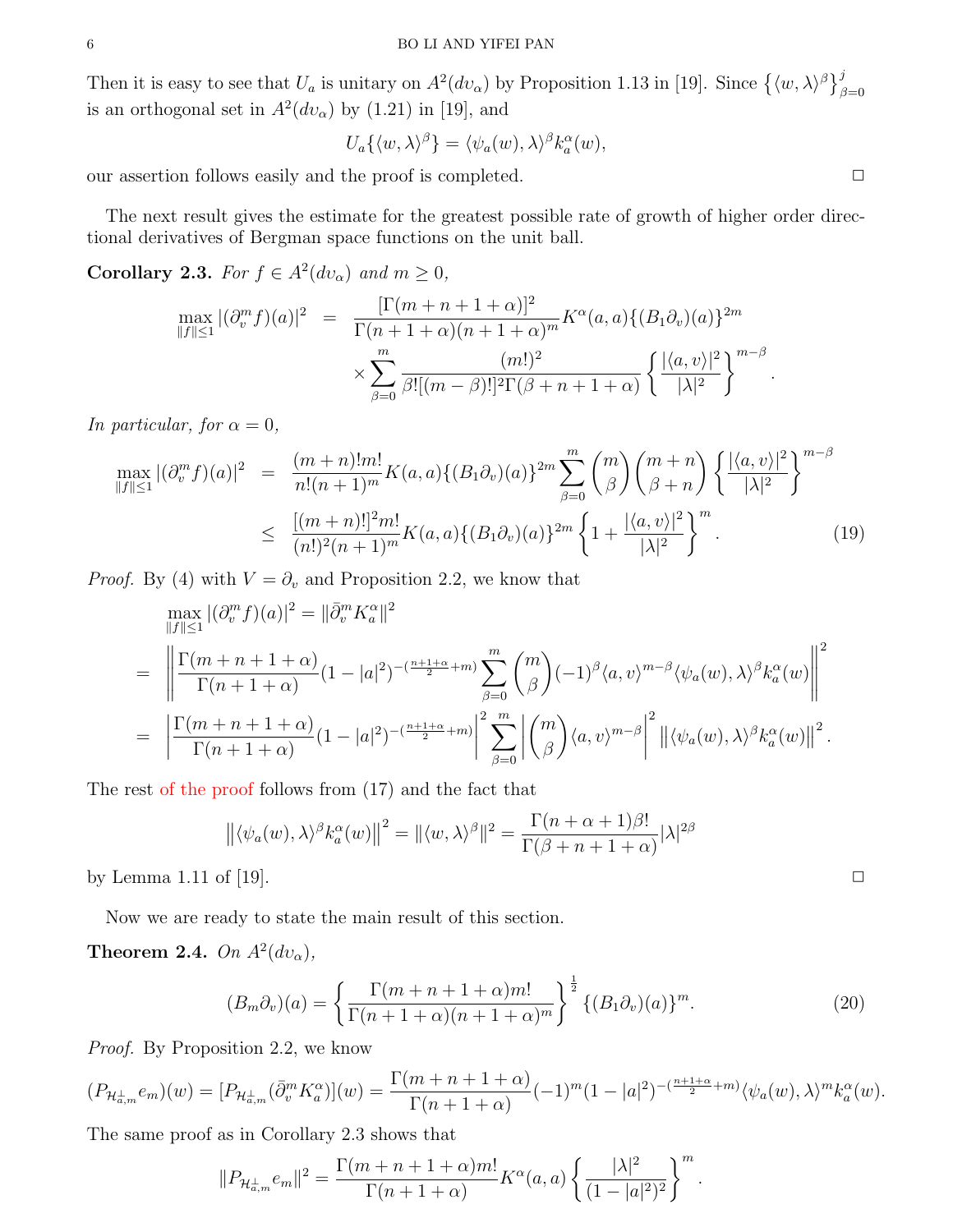Then by  $(3)$  and  $(6)$ ,

$$
\{(B_m \partial_v)(a)\}^2 = K^{\alpha}(a, a)^{-1} ||P_{\mathcal{H}_{a,m}^{\perp}} e_m||^2
$$
  
= 
$$
\frac{\Gamma(m+n+1+\alpha)m!}{\Gamma(n+1+\alpha)} \left\{ \frac{|\lambda|^2}{(1-|a|^2)^2} \right\}^m
$$
  
= 
$$
\frac{\Gamma(m+n+1+\alpha)m!}{\Gamma(n+1+\alpha)(n+1+\alpha)^m} \{(B_1 \partial_v)(a)\}^{2m},
$$
  
as desired.

**Remark 2.5.** When  $\alpha = 0$  in Theorem 2.4, (15) will be recovered simply, while it was proved differently by using the transformation formula (10) and establishing the iteration formula (24) of certain vector fields at the origin (see Section 4).

### 3. A uniform approach

The objective of this section is to develop an approach which will deal with  $(B_m\partial_v)(a)$  on balls of any radius and  $\mathbb{C}^n$  uniformly.

For  $0 < r < \infty$  and  $\alpha > -1$ , we denote  $\mathbb{B}_r = \{z \in \mathbb{C}^n : |z| < r\}$  and  $d\upsilon_{\alpha,r}(z) = c_{\alpha,r}(1-\frac{|z|^2}{r^2})$  $rac{z|^2}{r^2}$ <sup>o</sup> $dv(z)$ with  $c_{\alpha,r} = \frac{\Gamma(n+\alpha+1)}{n!r^{2n}\Gamma(\alpha+1)}$  $\frac{\Gamma(n+\alpha+1)}{n!r^{2n}\Gamma(\alpha+1)}$ , then  $v_{\alpha,r}(\mathbb{B}_r) = 1$ ,  $\mathbb{B}_1 = \mathbb{B}^n$  the open unit ball and  $dv_{\alpha,1}(z) = dv_{\alpha}(z)$ accordingly. It is clear that  $\mathbb{B}_1$  and  $\mathbb{B}_r$  are biholomorphically equivalent, and any biholomorphic mapping  $\psi$  of  $\mathbb{B}_1$  onto  $\mathbb{B}_r$  is of the form  $r\sigma$  where  $\sigma \in \text{Aut}(\mathbb{B}_1)$ . In particular, for  $w = \psi(z) = \frac{z}{r}$ :  $\mathbb{B}_r \to \mathbb{B}_1$ , it is easy to see that  $\psi_*(\partial_v) = \partial_{\frac{v}{r}}$  and

$$
v_{\alpha}(\psi(N)) = \int_{N} dv_{\alpha,r}(z)
$$

for each Borel subset  $N \subset \mathbb{B}_r$ . Consequently, the kernel function of the weighted Bergman spaces  $A^2(\mathbb{B}_r, dv_{\alpha,r})$  is  $K_r^{\alpha}(z,w) = (1 - \frac{\langle z,w \rangle}{r^2})$  $(\frac{z,w}{r^2})^{-(n+1+\alpha)}$  by (9). It also follows from the transformation formula (10) and Theorem 2.4 that

$$
(B_m \partial_v)^{(\mathbb{B}_r)}(a) = (B_m \partial_{\frac{v}{r}})^{(\mathbb{B}_1)}(\frac{a}{r}) = \left\{ \frac{\Gamma(m+n+1+\alpha)m!}{\Gamma(n+1+\alpha)(n+1+\alpha)^m} \right\}^{\frac{1}{2}} \{ (B_1 \partial_{\frac{v}{r}})^{(\mathbb{B}_1)}(\frac{a}{r}) \}^m
$$
  

$$
= \left\{ \frac{\Gamma(m+n+1+\alpha)m!}{\Gamma(n+1+\alpha)} \right\}^{\frac{1}{2}} \left\{ \frac{(r^2-|a|^2)|v|^2+|\langle a,v\rangle|^2}{(r^2-|a|^2)^2} \right\}^{\frac{m}{2}}.
$$
 (21)

**Lemma 3.1.** For  $p > 0$ , the functions  $f_r(z) = f(z, r) = (1 - \frac{|z|^2}{r^2})$  $\frac{z|^2}{r^2})^{-pr^2}$  converge to  $e^{p|z|^2}$  uniformly on the compacta of  $\mathbb{C}^n$  as  $r \to +\infty$ .

*Proof.* Using the limit definition of the natural base  $e$ , it is easy to see that

$$
\lim_{r \to +\infty} f_r(z) = e^{p|z|^2}
$$

for each z. We only need to show that the pointwise convergence is actually uniform on each compact subset M of  $\mathbb{C}^n$ . For such an M, we can choose  $R > 0$  such that  $M \subset \mathbb{B}_R$ . Note that

$$
\frac{\partial}{\partial r}f(z,r) = -2pr\left(1 - \frac{|z|^2}{r^2}\right)^{-pr^2} \left\{ \ln(1 - \frac{|z|^2}{r^2}) + \frac{\frac{|z|^2}{r^2}}{1 - \frac{|z|^2}{r^2}} \right\}.
$$

For  $r > R$  and  $z \in M$ , we claim that  $\ln(1 - \frac{|z|^2}{r^2})$  $\frac{|z|^2}{r^2}$  +  $\frac{\frac{|z|^2}{r^2}}{1-\frac{|z|^2}{r^2}}$  $r^2$  $\frac{\frac{|z|^2}{r^2}}{1-\frac{|z|^2}{2}} \geq 0$ . Let  $x = \frac{|z|^2}{r^2}$ define  $g(x) = \ln(1-x) + \frac{x}{1-x}$ . So  $g(0) = 0$  and  $g'(x) = \frac{x}{(1-x)^2} \ge 0$ . Thus  $g(x) \ge 0$  for  $0 \le x < 1$ ,  $\frac{z_1}{r^2}$ , then  $0 \leq x < 1$  and we which implies that  $\frac{\partial}{\partial r} f(z,r) \leq 0$ , and the functions  $f_r(z)$  is decreasing in r as  $r > R$  for  $z \in M$ . So the functions  $f_r(z)$  are convergent to  $e^{p|z|^2}$  uniformly on M as  $r \to +\infty$  by Dini's Theorem.  $\Box$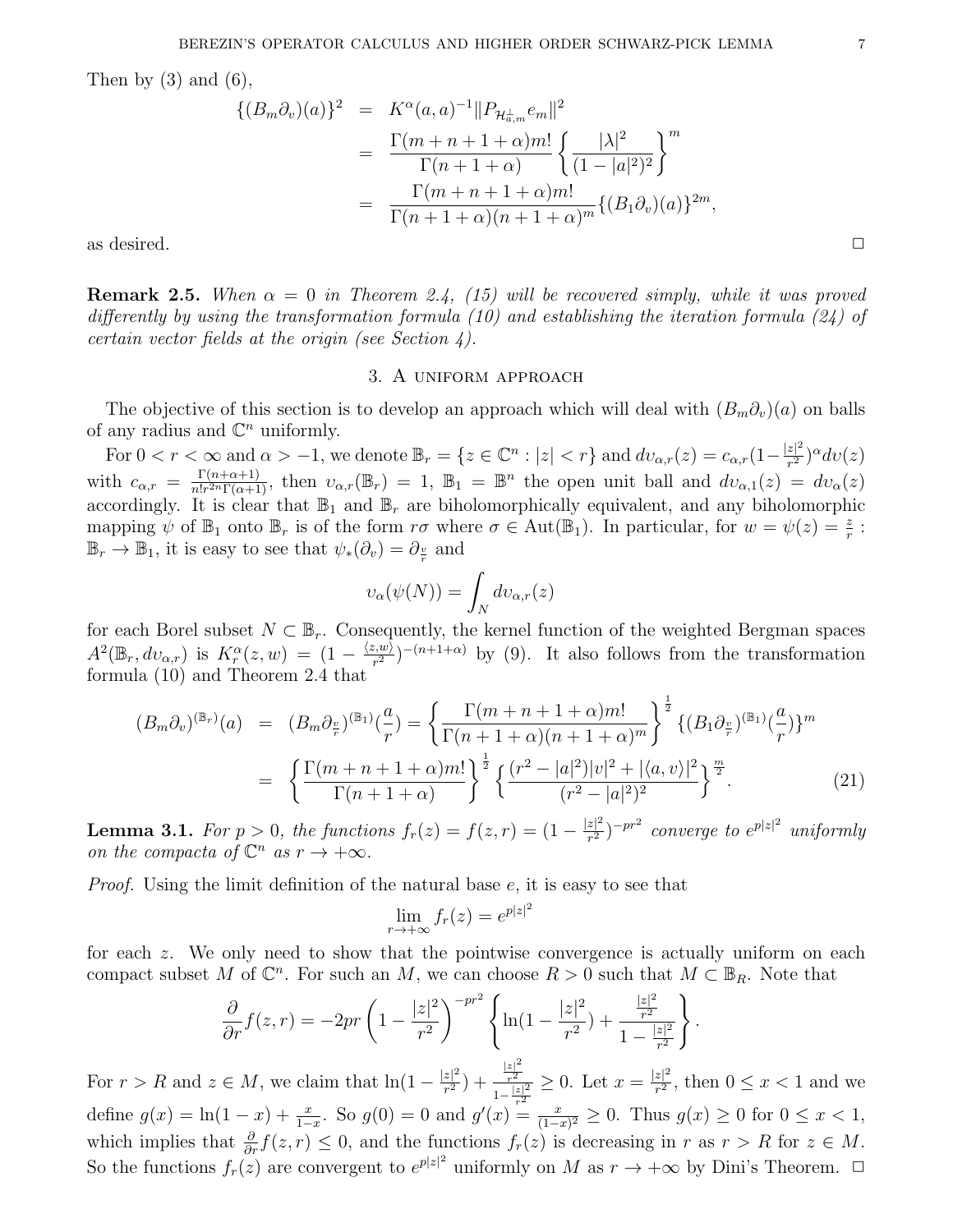**Theorem 3.2.** For fixed  $p > 0$  and  $pr_0^2 > n$  for some  $r_0 > 0$ , let  $\alpha = pr^2 - n - 1$  for  $r \ge r_0$ . Then

$$
\lim_{r \to +\infty} K_r^{\alpha}(z, z) = e^{p|z|^2}
$$

uniformly on the compacta of  $\mathbb{C}^n$ . Consequently, for  $\mathcal{H} = H^2(\mathbb{C}^n, d\mu_p)$ ,

$$
(B_m \partial_v)^{(\mathbb{C}^n)}(a) = \lim_{r \to +\infty} (B_m \partial_v)^{(\mathbb{B}_r)}(a) = \{m!p^m|v|^{2m}\}^{\frac{1}{2}}.
$$

*Proof.* By our assumption,  $\alpha = pr^2 - n - 1 > -1$  and  $K_r^{\alpha}(z, z) = (1 - \frac{|z|^2}{r^2})$  $\frac{z|^2}{r^2}$ )<sup>-pr<sup>2</sup>. Then by Lemma</sup> 3.1, we know

$$
\lim_{r \to +\infty} K_r^{\alpha}(z, z) = e^{p|z|^2} \tag{22}
$$

uniformly on the compacta of  $\mathbb{C}^n$ .

On the other hand, by (11) we know that  $(B_m \partial_v)^{(\mathbb{B}_r)}(a)$  is a closed expression of

$$
\{\langle e_j, e_i \rangle = (\partial_v^i \bar{\partial}_v^j K_r^{\alpha})(a, a) \}_{i, j = 0}^m.
$$

So the interchange of taking limit and differentiation is assured by (22) so that

$$
\lim_{r \to \infty} (B_m \partial_v)^{(\mathbb{B}_r)}(a) = (B_m \partial_v)^{(\mathbb{C}^n)}(a)
$$

for some holomorphic Hilbert space H on  $\mathbb{C}^n$  with kernel function  $K^{(p)}(z, z) = e^{p|z|^2}$  on the diagonal of  $\mathbb{C}^n \times \mathbb{C}^n$ . Since the function  $K^{(p)}(z,w) = e^{p\langle z,w\rangle}$ , as the kernel function of  $H^2(\mathbb{C}^n, d\mu_p)$ , is uniquely determined by  $K^{(p)}(z, z) = e^{p|z|^2}$  by the standard uniqueness theorem, and there is a bijective correspondence between Hilbert function spaces on  $\mathbb{C}^n$  and reproducing kernels on  $\mathbb{C}^n$  $(p.19, [1])$ , we know that H must be represented by  $H^2(\mathbb{C}^n, d\mu_p)$ . Finally, with  $(21)$ , it is easy to see that

$$
(B_m \partial_v)^{(\mathbb{C}^n)}(a) = \lim_{r \to \infty} (B_m \partial_v)^{(\mathbb{B}_r)}(a)
$$
  
= 
$$
\lim_{r \to \infty} \left\{ \frac{\Gamma(m + pr^2)m!}{\Gamma(pr^2)} \right\}^{\frac{1}{2}} \left\{ \frac{(r^2 - |a|^2)|v|^2 + |\langle a, v \rangle|^2}{(r^2 - |a|^2)^2} \right\}^{\frac{m}{2}}
$$
  
= 
$$
\{m!p^m|v|^{2m}\}^{\frac{1}{2}},
$$

where the last equality follows from Stirling's formula.  $\Box$ 

# 4. Revisiting to an iteration formula

For  $\Omega = \mathbb{B}^n$  and  $w = \psi_a(z) \in \text{Aut}(\mathbb{B}^n)$  of the form (18), we define  $g(w) = (\psi_a)_*(v) = \psi'_a(z)v =$  $(g_1(w), \dots, g_n(w))$ , then  $g(0) = \psi'_a(a)v$  and (Lemma 3.7 [17])

$$
|g(0)| = \frac{(B_1 \partial_v)(a)}{\sqrt{n+1}}\tag{23}
$$

where  $(B_1\partial_v)(a)$  is the classical Bergman metric associated to the (unweighted) Bergman space  $A^2(\mathbb{B}^n, dv)$ . Moreover, let  $\partial_g^m$  stand for the operator  $\{\sum_{j=1}^n g_j(w)\partial_{w_j}\}^m$  and  $\partial_{g(0)}^m = \partial_{\psi'_a(a)v}^m$  for the operator  $\{\sum_{j=1}^n g_j(0)\partial_{w_j}\}^m$ . Let X be a Banach space and  $C^{\infty}(\mathbb{B}^n, \mathcal{X})$  be the set of smooth mappings from  $\mathbb{B}^n$  into  $\mathscr X$  possessing *strong derivatives* of all orders (see e.g. [12]). An iteration formula for the action of  $\partial_g^m$  on  $C^{\infty}(\mathbb{B}^n, \mathscr{X})$  at  $w = 0$  has been established in [17] as follows: for  $f \in C^{\infty}(\mathbb{B}^n, \mathcal{X})$  and  $m \geq 1$ ,

$$
(\partial_g^m f)(w)|_{w=0} = \sum_{j=1}^m C_j^{(m)} h(a, v)^{m-j} (\partial_{g(0)}^j f)(w)|_{w=0}, \tag{24}
$$

where  $h(a, v) = (1 - |a|^2)^{-1} \langle v, a \rangle$ , and  $C_i^{(m)}$  $j^{(m)}$ 's are constants depending on m and j with  $C_m^{(m)} = 1$ .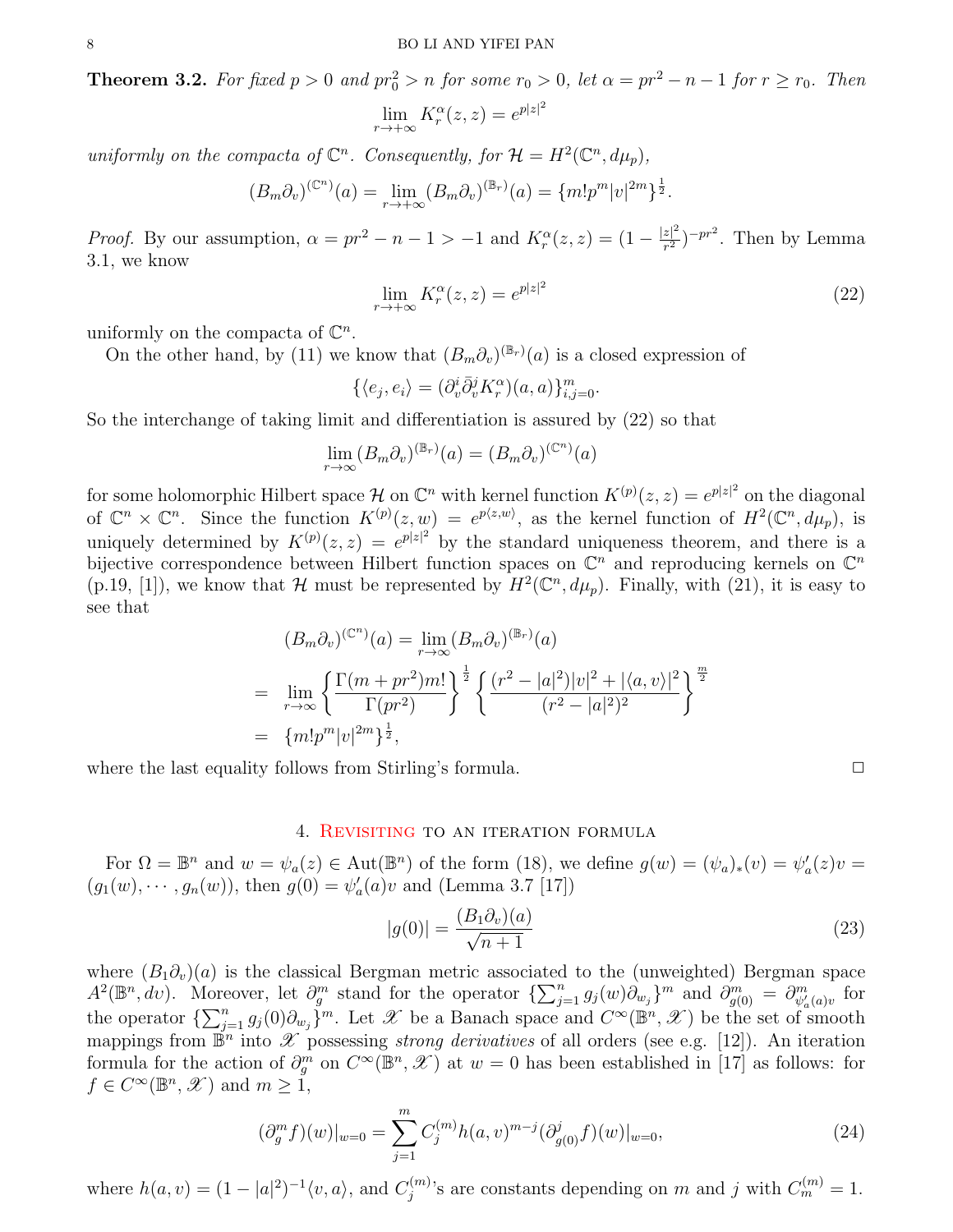Moreover, a careful examination of the proof of (24) in [17] indicates that  $C_i^{(m)}$  $j^{(m)}$ 's are determined by the recurrence relation

$$
C_j^{(m)} = C_{j-1}^{(m-1)} + 2jC_j^{(m-1)} + j(j+1)C_{j+1}^{(m-1)}, \quad 1 \le j \le m,
$$
\n(25)

where  $C_m^{(m)} = 1$  for  $m \ge 1$ . We denote  $C_0^{(0)} = 1$  and  $C_0^{(m)} = 0$  for  $m > 0$ ,  $C_j^{(m)} = 0$  for  $j > m$  or  $j < 0$ . Actually, we can determine these coefficients explicitly.

**Proposition 4.1.** For  $m \geq 1$  and  $1 \leq j \leq m$ ,

$$
C_j^{(m)} = \frac{(m-1)!m!}{(j-1)!j!(m-j)!}.
$$
\n(26)

*Proof.* We proceed by induction on m and j. It is clear that for  $m = 1$  and  $j = 1$ ,  $C_1^{(1)} = 1$ . So (26) holds. Now we assume that (26) is true for some  $m = k \ge 1$  and for all  $1 \le j \le k$ . Then for  $m = k + 1$  and  $j = 1$ , by (25) and our hypotheses for  $m = k$ , we have

$$
C_1^{(k+1)} = C_0^{(k)} + 2C_1^{(k)} + 2C_2^{(k)} = 2C_1^{(k)} + 2C_2^{(k)} = 2k! + (k-1)k! = (k+1)!,
$$

which shows that (26) is true for  $m = k + 1$  and  $j = 1$ .

Now for  $m = k + 1$  and  $2 \le j \le k + 1$ , by (25) and our hypotheses for  $m = k$  again, we have

$$
C_j^{(k+1)} = C_{j-1}^{(k)} + 2jC_j^{(k)} + j(j+1)C_{j+1}^{(k)}
$$
  
\n
$$
= \frac{(k-1)!k!}{(j-2)!(j-1)!(k+1-j)!} + 2j\frac{(k-1)!k!}{(j-1)!j!(k-j)!} + j(j+1)\frac{(k-1)!k!}{j!(j+1)!(k-1-j)!}
$$
  
\n
$$
= \frac{(k-1)!k!}{(j-1)!j!(k+1-j)!} \{(j-1)j+2j(k+1-j)+(k-j)(k+1-j)\}
$$
  
\n
$$
= \frac{(k-1)!k!}{(j-1)!j!(k+1-j)!} \{k(k+1)\}
$$
  
\n
$$
= \frac{k!(k+1)!}{(j-1)!j!(k+1-j)!},
$$

which shows that (26) is also true for  $m = k + 1$  and  $2 \le j \le k + 1$ . Therefore, we can conclude that (26) holds for all  $m \ge 1$  and  $1 \le j \le m$ .

### 5. Connections to higher order Schwarz-Pick lemma

Most recently, a higher order Schwarz-Pick lemma formulated in terms of the classical Bergman metric has been proved in [10] for the Fréchet derivative of  $f = (f_1, \dots, f_k) \in H(\mathbb{B}^n, \mathbb{B}^k)$  the class of holomorphic mappings from  $\mathbb{B}^n$  into  $\mathbb{B}^k$  (even in the setting of complex Hilbert balls [9]). For  $v \in \mathbb{C}^n \setminus \{0\}$ , we observe that the Fréchet derivative  $D_m(f, a, v)$  of f at point  $a \in \mathbb{B}^n$  of order m defined in [10] can be expressed in our notations as

$$
D_m(f, a, v) = (\partial_v^m f)(a) = ((\partial_v^m f_1)(a), \cdots, (\partial_v^m f_k)(a)) \in \mathbb{C}^k,
$$

and the higher order Schwarz-Pick lemma in [10] can be rewritten as

$$
(B_1 \partial_{(\partial_v^m f)(a)})(f(a)) \le m! \left\{ \frac{1}{\sqrt{n+1}} \left( 1 + \frac{|\langle a, v \rangle|}{|\lambda|} \right) \right\}^{m-1} \left\{ (B_1 \partial_v)(a) \right\}^m. \tag{27}
$$

Note that the Bergman metric used in (27) differs from the one used in [10] by a factor  $\sqrt{n+1}$ . One immediate consequence of (27) combining with (17)  $(\alpha = 0)$  is that for  $a \in \mathbb{B}^n$  and  $v \in \mathbb{C}^n$ ,

$$
\sup_{f\in H(\mathbb{B}^n,\mathbb{B}^k)} |(\partial_v^m f)(a)| \le \frac{m!}{(n+1)^{\frac{m}{2}}} \left\{ 1 + \frac{|\langle a,v\rangle|}{|\lambda|} \right\}^{m-1} \left\{ (B_1 \partial_v)(a) \right\}^m. \tag{28}
$$

We notice that (28) has the same flavor as (19) in Corollary 2.3, and believe that there might have certain connection between our study of higher order "intrinsic" metrics in Berezin's operator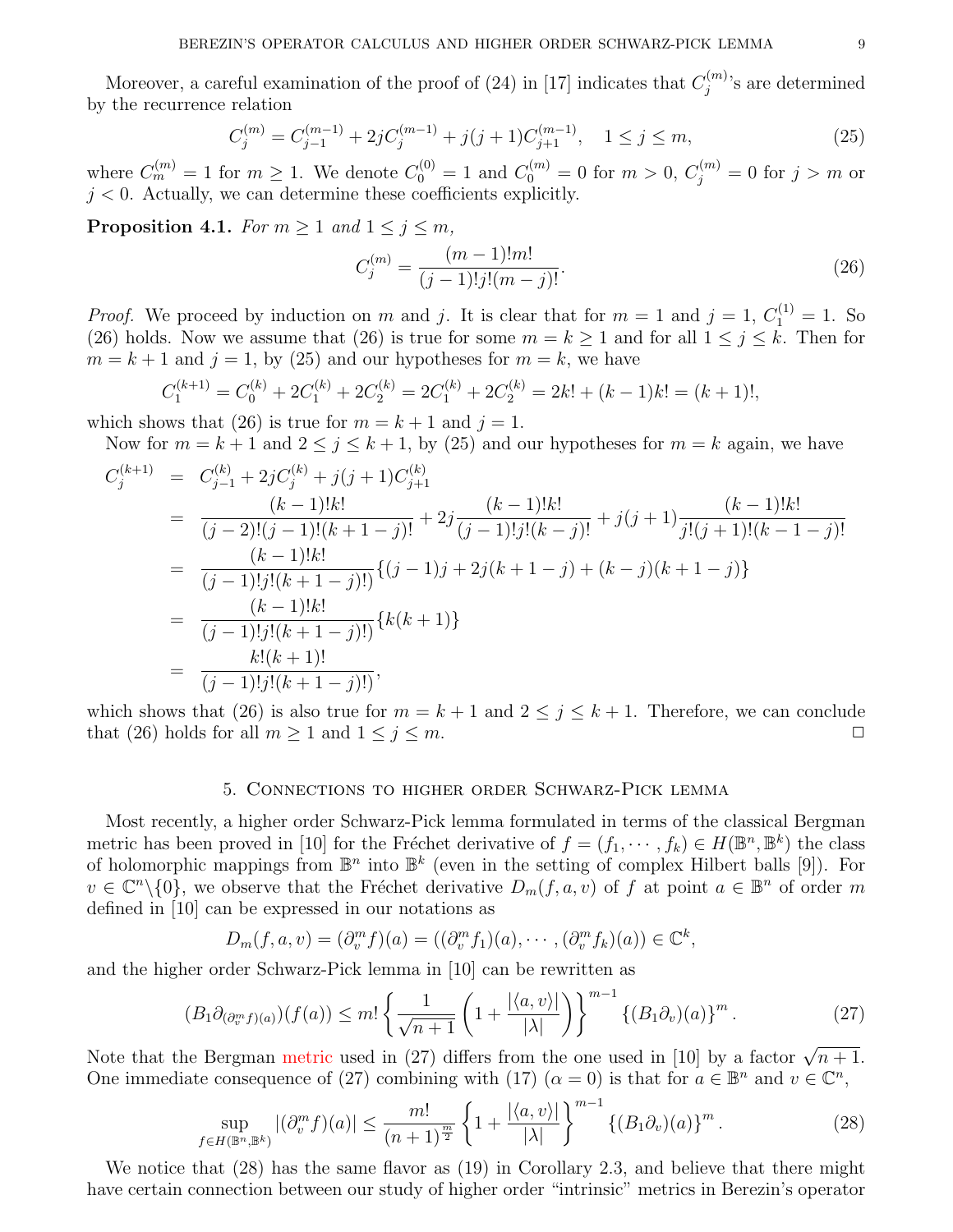calculus and the higher order Schwarz-Pick lemma (27). Actually, our belief will be enhanced by the fact that we are able to recover (28) with less sharp constant factor based on our analysis in Berezin's operator calculus.

First of all, motivated by (28) and the definition of the mth order Bergman metric, it would be interesting to consider another mapping  $D_m^{(k)}$  defined on the space of holomorphic vector fields by

$$
(D_m^{(k)}V)(a) = \sup_{f \in H(\Omega, \mathbb{B}^k)} |(V^m f)(a)| = \sup_{f \in H(\Omega, \mathbb{B}^k)} \left\{ \sum_{j=1}^k |(V^m f_j)(a)|^2 \right\}^{\frac{1}{2}},
$$

where  $\Omega$  is a bounded domain, V is a holomorphic vector field on  $\Omega$  and  $H(\Omega, \mathbb{B}^k)$  is the class of holomorphic mappings from  $\Omega$  into  $\mathbb{B}^k$ . It is also easy to prove that

$$
(D_m^{(k)}V)^{(\Omega_1)}(z) = (D_m^{(k)}\psi_*(V))^{(\Omega_2)}(\psi(z))
$$
\n(29)

for  $\psi : \Omega_1 \to \Omega_2$  a biholomorphic mapping. We write  $(D_m^{(1)}V)(a) = (D_mV)(a)$ . It turns out that the definition of  $(D_m^{(k)}V)(a)$  is independent of k.

Proposition 5.1. For any  $k \geq 1$ ,

$$
(D_m^{(k)}V)(a) = (D_mV)(a).
$$

*Proof.* For  $f \in H(\Omega, \mathbb{B}^1)$ , we define  $\hat{f} = (f, 0, \dots, 0) \in H(\Omega, \mathbb{B}^k)$ . Then

$$
|(V^m\hat{f})(a)| = |(V^m f)(a)|
$$

for any holomorphic vector field V. It follows that  $(D_m V)(a) \leq (D_m^{(k)} V)(a)$ . For the opposite inequality, we observe that for  $f \in H(\Omega, \mathbb{B}^k)$ ,

$$
|(V^m f)(a)| = \sup \{ |\langle (V^m f)(a), \xi \rangle| : \xi \in \mathbb{C}^k, |\xi| = 1 \}
$$
  

$$
= \sup \{ |\sum_{j=1}^k \bar{\xi}_j (V^m f_j)(a)| : \xi \in \mathbb{C}^k, |\xi| = 1 \}
$$
  

$$
= \sup \{ |(V^m \sum_{j=1}^k \bar{\xi}_j f_j)(a)| : \xi \in \mathbb{C}^k, |\xi| = 1 \}
$$
  

$$
\leq \sup \{ |(V^m h)(a)| : h \in H(\Omega, \mathbb{B}^1) \}
$$
  

$$
= (D_m V)(a).
$$

The proof is completed.  $\Box$ 

Recall that for the rank one selfadjoint operator  $A(z)$  in (14), the mapping  $L_m$  defined on the space of holomorphic vector fields by

$$
(L_m V)(a) = ||(V^m A)(a)||_{tr}
$$

was introduced in [17].

**Proposition 5.2.** On any bounded domain  $\Omega$ ,

$$
(D_m V)(a) \le (L_m V)(a).
$$

*Proof.* From the definition (13) of the Berezin transform, we know that for  $X \in Op(A^2(\Omega))$ ,

$$
|(V^m\widetilde{X})(a)| = |tr[X(V^mA)(a)]| \le ||X|| ||(V^mA)(a)||_{tr}.
$$
\n(30)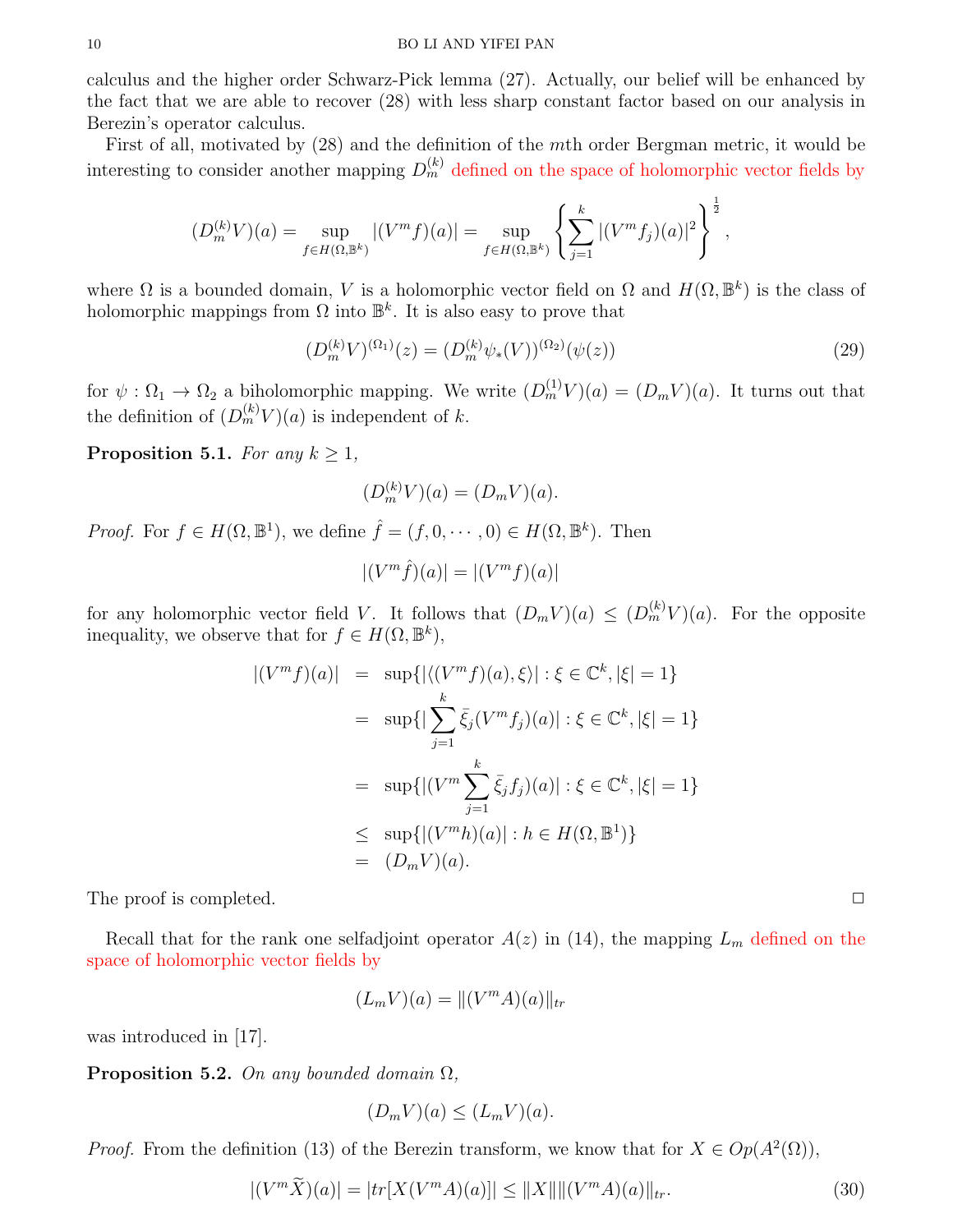If we take  $X = M_f$  the multiplication operator on the Bergman space  $A^2(\Omega)$  with the bounded symbol  $f \in H(\Omega, \mathbb{B}^1)$  in (30), it is easy to check that  $\widetilde{M}_f = f$  and  $||M_f|| = ||f||_{\infty} \leq 1$ . Our assertion follows easily.  $\Box$ 

In our terminology, (28) is the same as the statement that on the unit ball  $\mathbb{B}^n$ ,

$$
(D_m^{(k)}\partial_v)(a) = (D_m\partial_v)(a) \le \frac{m!}{(n+1)^{\frac{m}{2}}} \left\{ 1 + \frac{|\langle a, v \rangle|}{|\lambda|} \right\}^{m-1} \left\{ (B_1\partial_v)(a) \right\}^m, \tag{31}
$$

which can be recovered with less sharp constant factor as follows:

Proposition 5.3. For  $X \in Op(A^2(\mathbb{B}^n))$ ,

$$
|(\partial_v^m \widetilde{X})(a)| \le ||X|| \binom{m+n}{n}^{\frac{1}{2}} \frac{m!}{(n+1)^{\frac{m}{2}}} \left\{ 1 + \frac{|\langle a, v \rangle|}{|\lambda|} \right\}^{m-1} \left\{ (B_1 \partial_v)(a) \right\}^m. \tag{32}
$$

Consequently,

$$
(D_m\partial_v)(a) \le \binom{m+n}{n}^{\frac{1}{2}} \frac{m!}{(n+1)^{\frac{m}{2}}} \left\{ 1 + \frac{|\langle a, v \rangle|}{|\lambda|} \right\}^{m-1} \left\{ (B_1\partial_v)(a) \right\}^m. \tag{33}
$$

*Proof.* It was obtained by the formula  $(24)$  in section 4.1 of [17] that on the unit ball,

$$
(L_m \partial_v)(a) = \left\{ \sum_{j=1}^m |C_j^{(m)}|^2 \frac{j!(j+n)!}{n!} |h(a,v)|^{2(m-j)} |g(0)|^{2j} \right\}^{\frac{1}{2}}
$$
  

$$
= \frac{(m-1)!m! \{(B_1 \partial_v)(a)\}^m}{\sqrt{n!(n+1)^m}} \left\{ \sum_{j=1}^m \frac{(j+n)!}{[(j-1)!]^2 j! [(m-j)!]^2} \left\{ \frac{|\langle a,v \rangle|}{|\lambda|} \right\}^{2(m-j)} \right\}^{\frac{1}{2}},
$$

where  $(23)$  and  $(26)$  are used in the last equality. Thus,

$$
\{(L_m\partial_v)(a)\}\leq \frac{m!\{(B_1\partial_v)(a)\}^m}{\sqrt{(n+1)^m}}\sum_{j=1}^m \binom{n+j}{n}^{\frac{1}{2}}\binom{m-1}{j-1}\left\{\frac{|\langle a,v\rangle|}{|\lambda|}\right\}^{m-j}
$$

$$
\leq \binom{m+n}{n}^{\frac{1}{2}}\frac{m!}{(n+1)^{\frac{m}{2}}}\left\{1+\frac{|\langle a,v\rangle|}{|\lambda|}\right\}^{m-1}\{(B_1\partial_v)(a)\}^m.
$$

Now (32) follows easily from (30) by taking  $V = \partial_v$ , and (33) is from Proposition 5.2.

# 6.  $m$ th order Carathéodory-Reiffen metric

In this section, we would like to derive an identity similar to  $(20)$  on the unit ball  $\mathbb{B}^n$  between the mth order Carathéodory-Reiffen metric and the classical infinitesimal Carathéodory-Reiffen metric.

For a bounded domain  $\Omega$ , we replace the Hilbert space H by  $H(\Omega, \mathbb{D})$  the class of holomorphic functions f on  $\Omega$  with values in the unit disk D, and the Hilbert space norm by the supremum norm  $\|\cdot\|_{\infty}$  in (1), and denote

$$
T_m(V, a) = \{ f \in H(\Omega, \mathbb{D}) : (V^j f)(a) = 0, \ j = 0, 1, \cdots, m - 1 \}
$$

and define a mapping on the space of holomorphic vector fields by

$$
(C_m V)(a) = \sup_{f \in T_m(V,a)} |(V^m f)(a)|.
$$

Then it is clear that  $(C_m V)(a) \leq (D_m V)(a)$  and  $(C_1 V)(a) = (D_1 V)(a)$  on any bounded domain. It is also easy to show that  $C_m$  satisfies the transformation formula

$$
(C_m V)^{(\Omega_1)}(z) = (C_m \psi_*(V))^{(\Omega_2)}(\psi(z)),\tag{34}
$$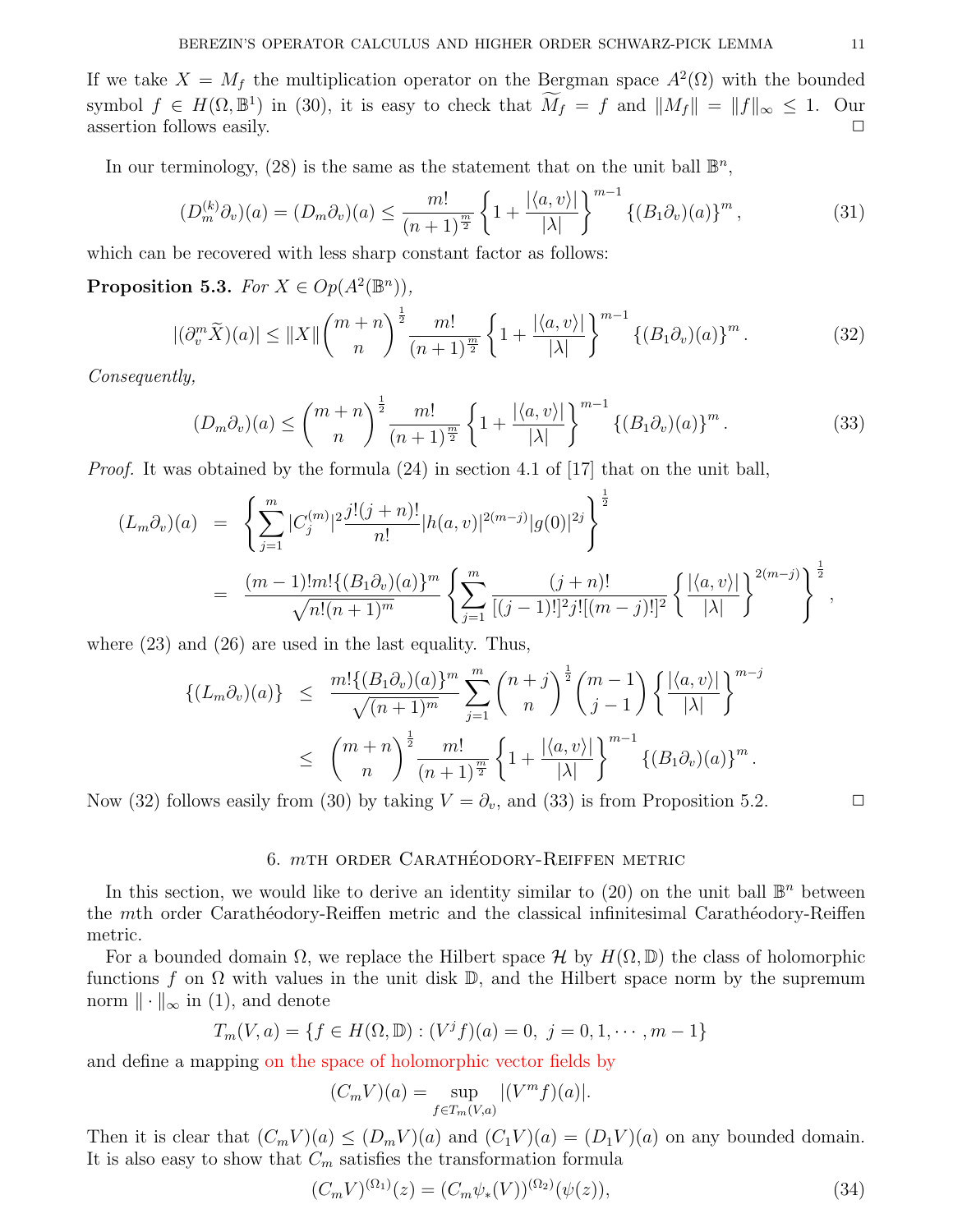where  $\psi : \Omega_1 \to \Omega_2$  is biholomorphic and  $\psi_*(V)$  is the push-forward of the vector field V under  $\psi$ . If the vector field  $V = \partial_v$  for  $v \in \mathbb{C}^n \setminus \{0\}$ ,  $(C_m \partial_v)(a)$  is exactly the mth order Carathéodory-Reiffen metric introduced by Burbea in [5], and  $(C_1\partial_v)(a)$  is just the classical infinitesimal Carathéodory-Reiffen metric ([15]).

**Lemma 6.1.** For  $e_1 = (1, 0, \dots, 0) \in \mathbb{C}^n$  and  $m \ge 1$ ,

$$
(C_m \partial_{e_1})(0) = (D_m \partial_{e_1})(0) = m!
$$

on the unit ball  $\mathbb{B}^n$ .

*Proof.* It is clear that  $(C_m \partial_{e_1})(0) \leq (D_m \partial_{e_1})(0)$  by their definitions. For  $f(z) = z_1^m$ , it is easy to check that  $f \in T_m(\partial_{e_1}, 0)$  and  $(\partial_{e_1}^m f)(0) = m!$ . So  $m! \leq (C_m \partial_{e_1})(0)$ , while  $(D_m \partial_{e_1})(0) \leq m!$  by  $(31).$ 

**Theorem 6.2.** On the unit ball  $\mathbb{B}^n$ ,

$$
(C_m \partial_v)(a) = m! \{ (C_1 \partial_v)(a) \}^m.
$$

*Proof.* Based on  $(24)$ , the same argument as in the proof of Proposition 3.13 of [17] yields that

$$
(C_m \partial_g)(0) = (C_m \partial_{g(0)})(0). \tag{35}
$$

By  $(34)$  and  $(35)$ , we have

$$
(C_m \partial_v)(a) = (C_m \partial_g)(0) = (C_m \partial_{g(0)})(0). \tag{36}
$$

We choose a unitary transformation U such that  $U(\frac{g(0)}{g(0)})$  $\frac{g(0)}{g(0)}$  =  $e_1$  where  $e_1 = (1, 0, \dots, 0)$ , then by (34) again,

$$
(C_m \partial_{g(0)})(0) = |g(0)|^m (C_m \partial_{g(0)}(0)) = |g(0)|^m (C_m \partial_{U(\frac{g(0)}{|g(0)|})})(0) = |g(0)|^m (C_m \partial_{e_1})(0). \tag{37}
$$

Since  $|g(0)| = |\psi_a'(a)v| = (C_1 \partial_v)(a)$ , (36), (37) and Lemma 6.1 imply that

$$
(C_m \partial_v)(a) = |g(0)|^m (C_m \partial_{e_1})(0) = m! \{ (C_1 \partial_v)(a) \}^m.
$$

**Remark 6.3.** We remark that (31) could be recovered exactly by an alternative argument involving Lemma 6.1 in which a particular case of  $(31)$  has been used. That is, by  $(29)$  and  $(24)$ ,

$$
(D_m \partial_v)(a) = (D_m \partial_g)(0) \leq \sum_{j=1}^m C_j^{(m)} |h(a, v)|^{m-j} (D_j \partial_{g(0)})(0)
$$
  
= 
$$
\sum_{j=1}^m C_j^{(m)} |h(a, v)|^{m-j} |g(0)|^j (D_j \partial_{e_1})(0)
$$
  
= 
$$
\frac{m! \{(B_1 \partial_v)(a)\}^m}{\sqrt{(n+1)^m}} \sum_{j=1}^m {m-1 \choose j-1} \{\frac{|\langle a, v \rangle|}{|\lambda|}\}^{m-j},
$$

which is exactly (31) after reindexing.

Remark 6.4. Combining the results in [5], [17] and this note, we see that

$$
(C_m \partial_v)(a) \le (B_m \partial_v)(a), (D_m \partial_v)(a) \le (L_m \partial_v)(a)
$$

on any bounded domain, and they are equivalent to each other and comparable to  $\{(B_1\partial_v)(a)\}^m$  on the unit ball. We conjecture that they are also equivalent on any bounded symmetric domain in  $\mathbb{C}^n$ .